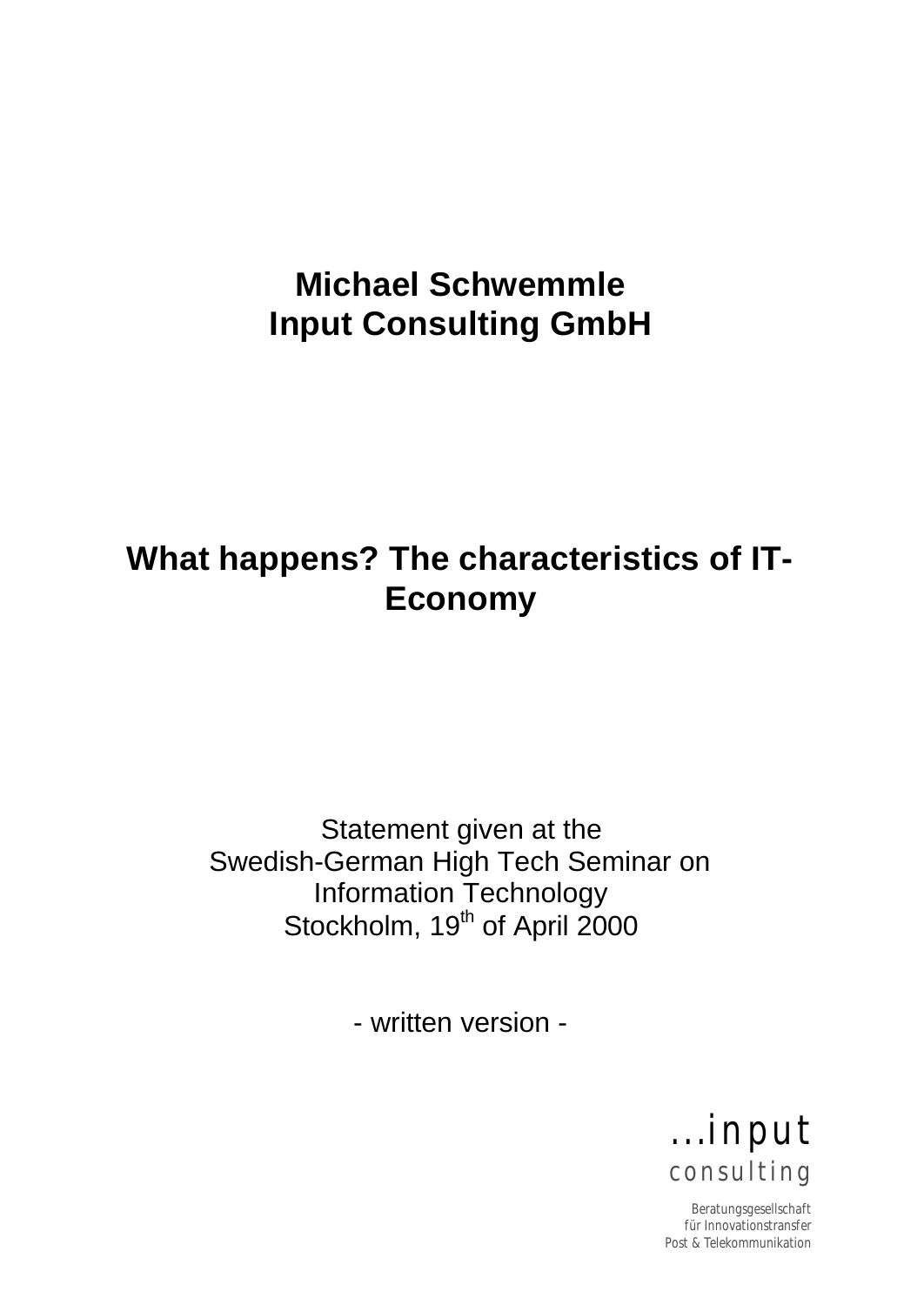l

The question "What happens?" is basically very easy to answer. The answer is: Everything –almost everything – is changing. We are witnessing and participating in a fundamental **transformation** of the economy. This transformation is made possible, driven and shaped by innovations of the Information and Communications Technologies (IT), represented symbolically by the Internet. This has been said so often and by so many people that it is almost embarrassing to state again. And yet these findings are correct. They have to be, for even Alan Greenspan views it this way. I am quoting him: "The newest innovations, which we label information technologies, have begun to alter the manner in which we do business and create value, often in ways not readily foreseeable even five years ago."<sup>1</sup> And they *remain* correct despite the current stock market turbulences. The worldwide drop in prices of TMT shares (Technology-Media-Telecommunications) is – if at all – a sign that the opening party is over, but definitely not of the early demise of the "new economy" as a whole. The actual technological and economic changes are too profound to allow any comparison with the Dutch tulip bulb boom in the early  $17<sup>th</sup>$  century.

This transformation – to be more exact: the new economic layout resulting from this transformation –has been described by a variety of **concepts**, none of which have a standard definition, sometimes referring to the same idea, yet sometimes to – perhaps only slightly – different ones. I will mention some of these concepts – adding the relevant authors or institutions in brackets who used these concepts, partly being the first ones to do so.

- The first concept is that of the "knowledge economy" (Peter Drucker 1968),
- and then the empirically more underpinned concept of he "information economy" (Marc Porat 1976) – both point out the increasing significance of knowledge and information for the gross national product and the composition of the workforce,
- the term "digital economy" (Don Tapscott 1996) already focuses on the crucial importance of IT as "engine of the transformation" and on goods and services whose development, production, sale, or provision is critically dependent upon digital technologies,
- the analytical approach behind the terms "Internet economy" (European Communication Council 1999) or "net economy" (Carl Shapiro / Hal Varian 1999) particularly emphasizes the implications of global networking and
- the term "e-economy" (European Commission 2000) basically seems to be a general buzzword for the approaches mentioned above.

These terms can of course not be distinguished incisively, they overlap at least partially and are based on one another. They are arched over by the concept of the so-called **"new economy"**, which unites the mentioned aspects – the increasing

<sup>&</sup>lt;sup>1</sup> Alan Greenspan on May 6th, 1999, quoted from the U.S. Department of Commerce: The emerging digital economy II, Washington 1999, p. 1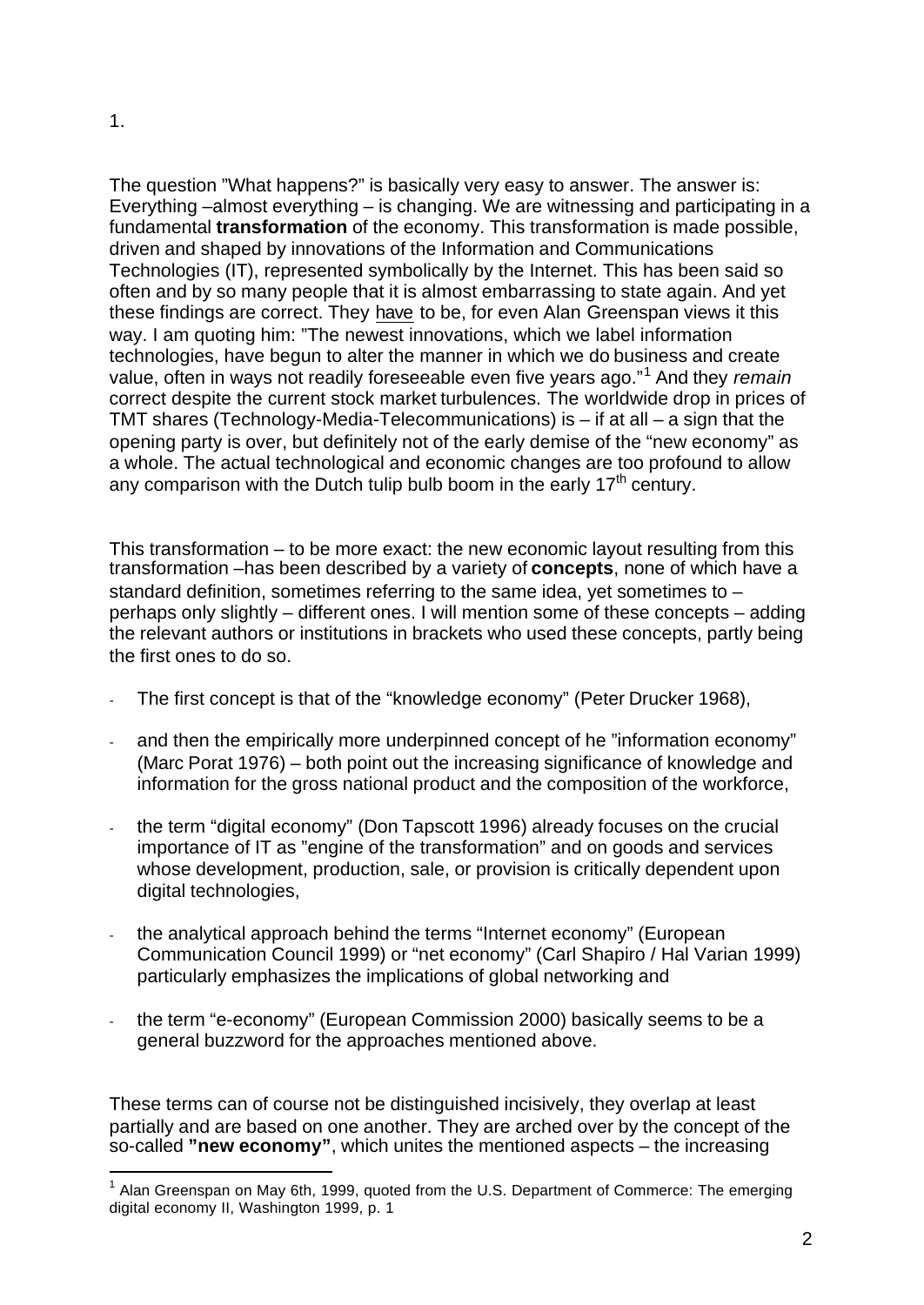significance of knowledge and information and the enormous effects of IT and the Internet – and which, in a broader sense, refers to the historically excellent macroeconomic constellation of strong economic growth, low inflation and a low rate of unemployment, as has been characteristic especially of the US economy in recent years.

There are wonderful definitions of this "new economy" – some are actually close to lyrical. I would like to mention two of them:

- One was given by Progressive Policy Institute, a think tank of the New Democrats: "The term New Economy refers to a set of qualitative and quantitative changes that, in the last 15 years, have transformed the structure, functioning, and rules of the economy. The New Economy is a knowledge- and idea-based economy where the keys to job creation and higher standards of living are innovative ideas and technology embedded in services and manufactured products. It is an economy where risk, uncertainty, and constant change are the rule, rather than the exception." (PPI 1998, p. 8).
- A more flowery definition was given in the magazine "Wired", which published an "Encyclopaedia of the ,new economy': "When we talk about the new economy, we're talking about a world in which people work with their brains instead of their hands. A world in which communications technology creates global competition ... A world in which innovation is more important than mass production. A world in which investment buys new concepts or the means to create them, rather than new machines. A world in which rapid change is a constant. A world at least as different from what came before it as the industrial age was from its agricultural predecessor. A world so different its emergence can only be described as a revolution." (Wired 6.03 - 1998).

#### 2.

I am quite pleased that the organizers of this seminar relieved me of the difficult task of choosing one of the mentioned concepts. They have created another – truly comprehensive – term: "the new IT-economy". Now what are the **characteristics** of this "new IT-economy"? I will mention the facets that I believe are the most important ones – and, keeping in mind the limited time, restrict myself to giving you just a few tag lines.

We are observing fundamental **transformations** in

- the overall economic value creation,
- the markets and
- the sphere of labour and employment.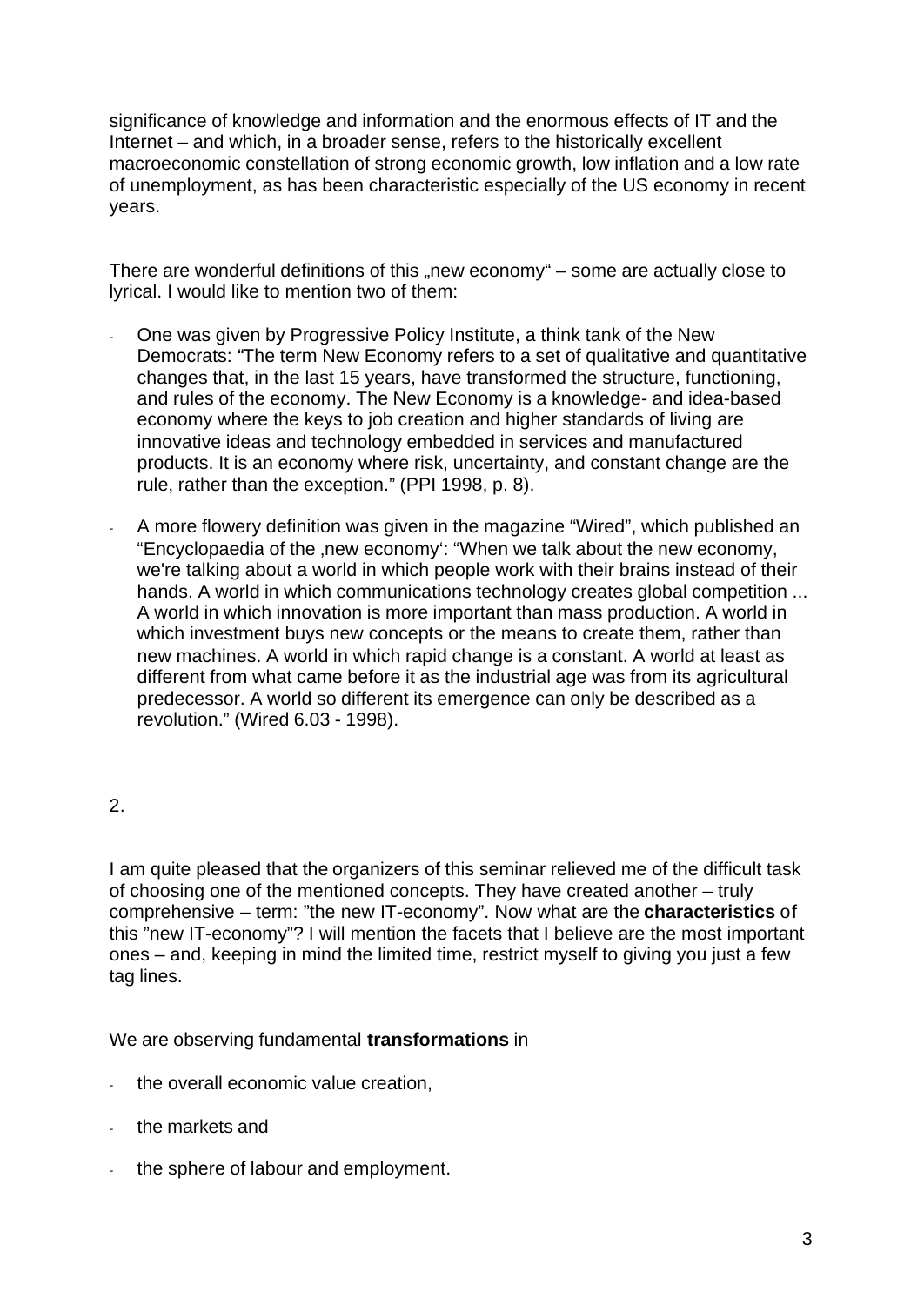#### 2.1.

With respect to the overall economic **value creation** we see that

- the amount of knowledge contained in products and services is rising strongly;  $2^{\circ}$
- more and more goods and services are "immaterialized" by digitalization and can thus be produced and traded by means of electronic networks;
- the IT industries are contributing a more and more significant percentage to economic growth; $3$
- the massive investments in IT are finally paying off in relevant parts of the economy – primarily in the sector of the IT industries itself – through the longawaited productivity increases<sup>4</sup> You all know the astonishing and hardly explicable paradox stated by Solow: "You can see the computer age everywhere but in the productivity statistics." It does not seem to apply any longer;
- the price decline in IT products and services, not least a result of these productivity boosts, has in recent years contributed decisively to keeping inflation  $\frac{1}{2}$ in check.<sup>5</sup>

## 2.2.

l

Within the **markets** and the companies we are detecting among others,

<sup>&</sup>lt;sup>2</sup> "The increased importance of knowledge means that the net stock of intangible capital (e.g., education and research and development) has grown faster than tangible capital (e.g., buildings, transportation, roads , and machinery). ... In the New Economy, intangible capital has become at least as important as tangible capital, and a greater share of the value of tangible capital is based on intangible inputs. ... This trend is demonstrated by the fact that the economic output of the U.S. economy, as measured in tons, is roughly the same as it was a century ago, yet its real economic value is 20 times greater. In other words, we have added intangible attributes to goods and services , the most important being knowledge. One example is anti-lock brakes, which are the product of a generation of research and development, and are loaded with electronics." (Robert D. Atkinson / Randolph H. Court (Progressive Policy Institute - PPI): The New Economy Index. Understanding America's Economic Transformation, Washington 1998 , p. 13 (PPI 1998)) 3

Taking the US economy as an example: "While the share of the economy attributable to IT-producing industries grew from 6 percent in 1993 to 8 percent in 1998 in current dollar terms, this increase understates the importance of these industries because their prices are falling. A better way to gauge the importance of IT-producing industries is to look at their contribution to real growth. Over the last four years, IT industries' output has contributed more than one-third to the growth of real output for the over all economy." (U.S. Department of Commerce 1999, p. 19)<br><sup>4</sup> Beard an another example from the US: "IT industries ha

 $^{\text{!}}$  Based on another example from the US: "IT industries have achieved extraordinary gains in GPO/W (gross product originating per worker). During 1990 to 1997, IT-producing industries experienced robust 10,4 percent average annual growth in GPO/W. In the goods-producing subgroup of the IT-producing sector, GPO/W grew at the extraordinary rate of 23.9 percent." (U.S. Department of Commerce 1999, p. 28).

 $^5$  The relevant figures for the US economy are as follows: "During both 1996 and 1997 (the last years for which detailed data are available), prices in the IT sector fell by 7 percent. As a result, overall inflation was 1.9 percent compared with the 2.6 percent inflation in the non-IT producing sector of the economy, a difference of 0.7 percentage points." (U.S. Department of Commerce 1999, p. 17).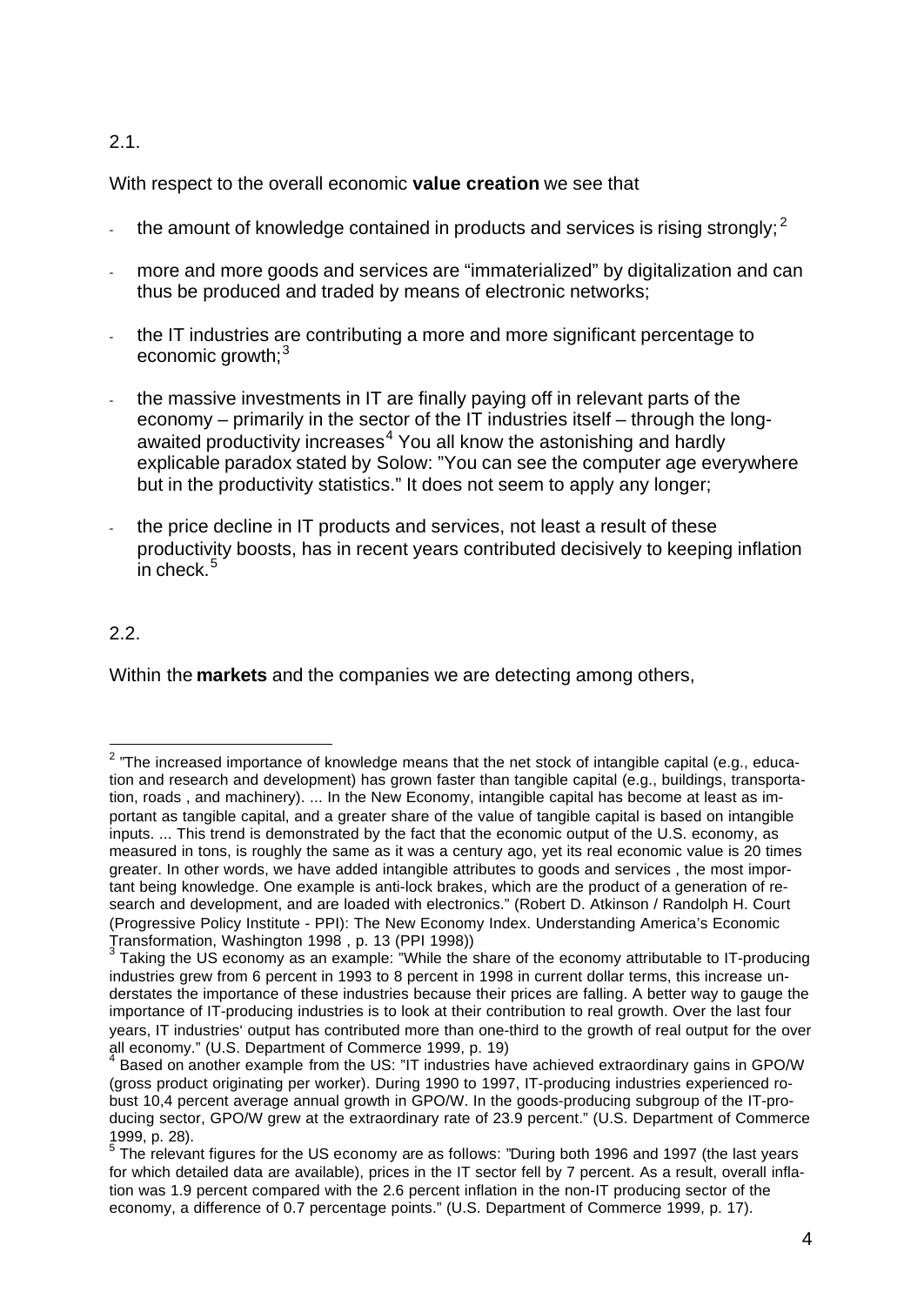- that national borders are becoming more and more open, that the scope of competition is becoming global and that even small enterprises can expand their geographical range considerably by means of electronic networks;
- that the thresholds to enter the market are lowered drastically and a large number of new companies - frequently start-ups and/or spin-offs – are appearing on the scene, which were able to arouse much enthusiasm on the capital markets with their Internet-related business plans<sup>6</sup>;
- that the intensity of competition is increasing  $-$  caused by globalisation, new companies entering the market, also the growing expectations of the shareholders – and that capability of innovation, flexibility and speed are becoming decisive factors for competitiveness – nevertheless the current view that no longer the big ones swallow up the small ones but rather the quick ones the slow ones needs to be slightly modified, considering hectic M&A activities: It seems to be especially convenient being quick and big ...;
- that the mass production typical of the industrial age is becoming less significant, that strategies of product differentiation, customizing and "on demand" production are becoming more important and may redefine the role of the customer, partly involved in the process as "prosumer";
- that especially on the markets for information goods<sup>7</sup> the relevance of network effects is increasing – the most important term in this respect being "critical mass" – and that new marketing strategies are evolving: concepts such as "versioning" and "one-to-one-marketing", the inclusion of "collaborative filters" or pricing strategies on a "follow the free!" basis, by which the suppliers compete for the scarcest good which is in highest demand on these markets: the *attention* of a customer swamped with an abundance of information;
- that companies are changing their structures and their processes: on the one hand, they are increasingly split up into modules – they are being "deconstructed"<sup>8</sup> -, operate on a project basis and hierarchies are levelling out, and that on the other, they make increased use of electronic networks, both on an intraorganizational level and with business partners, suppliers and customers – frequent and well-known terms in this context are among others "virtualisation", "business webs", "B2B" and "B2C".

What are the impacts of these transformations of markets? Especially the increase in networking "has a major effect: It reduces the costs of coordination. Drastically.

l

 $^6$  This can be shown by the drastic increase in IPOs in Germany: While between 1983 and 1996 there was an average of 16 initial public offerings on the stock exchange, there were already 36 IPOs in 1997, 71 in 1998, 168 in 1999 and more than 200 are announced for the current year 2000 (Figures taken from manager magazin 04/2000, p 204).

<sup>7</sup> Shapiro / Varian define these in a broader sense as those products and services which can be "encoded as a stream of bits" and distributed through the Internet: "... baseball scores, books, databases, magazines, movies, music, stock-quotes and webpages." (Carl Shapiro / Hal Varian: Online zum Erfolg, München 1999, p.13 – English original version: Information Rules. A strategic guide to the Network Economy").

<sup>&</sup>lt;sup>8</sup> Philip Evans / Thomas S. Wurster: Web <u>Att@ck,</u> München / Wien 2000 (English original version: Blown to Bits - How the New Economics of Information Transforms Strategy)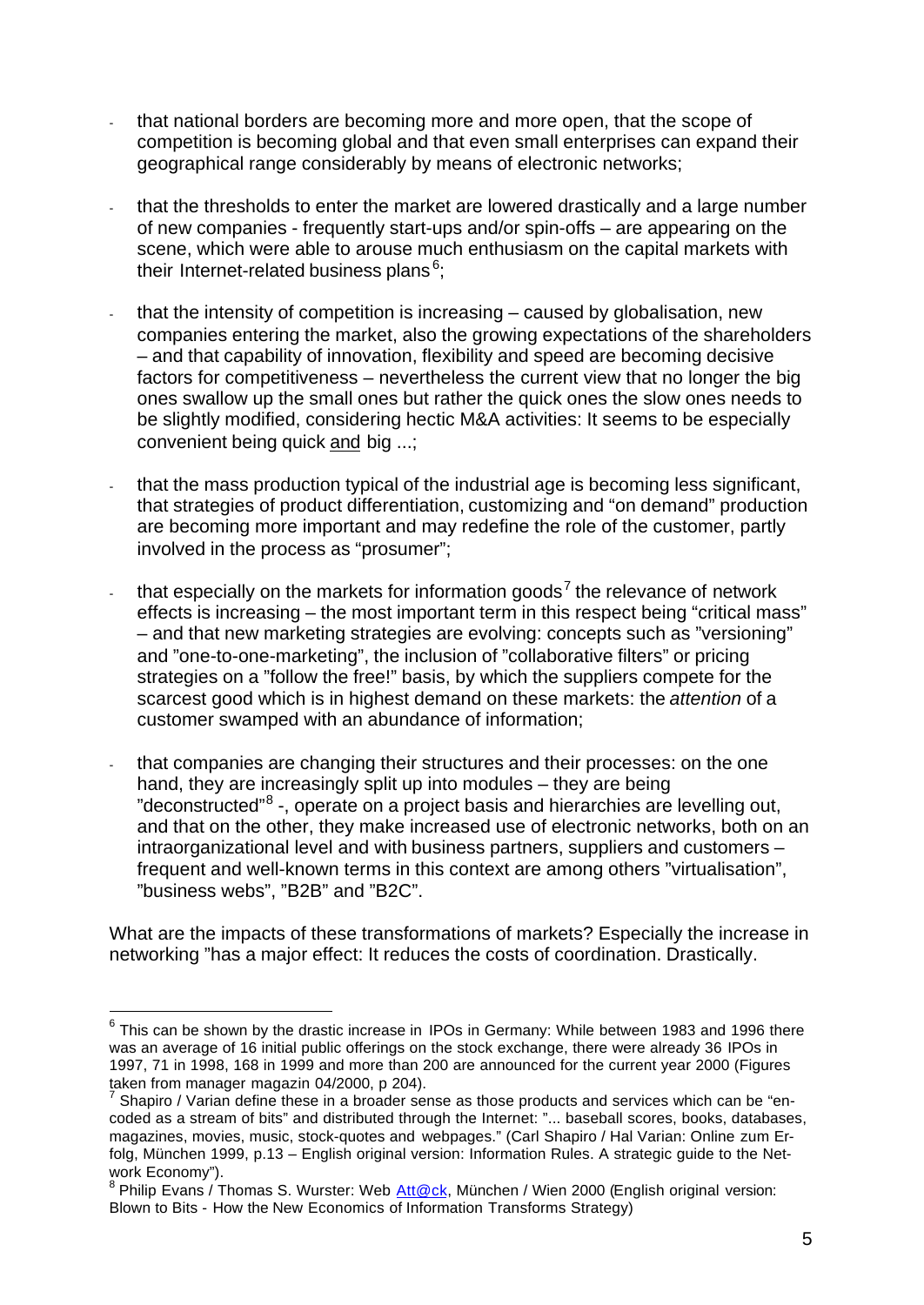Everywhere."<sup>9</sup> The decline in the costs of transactions boosts the efficiency, the convenient exchange of information makes markets more transparent and effective. "The internet makes it easier for buyers and sellers to compare prices. It cuts out the middlemen between firms and customers. ... In all these ways the internet cuts costs, increases competition and improves the functioning of the price mechanism. It moves the economy closer to the text-book model of perfect competition, which assumes abundant information, zero transaction costs and no barriers to entry." – this is the – as I would say, reasonable – analysis given in the Economist (01/04/2000, p. 70). Now that we have the Net, it seems that we are getting a little closer to the smooth and frictionless capitalism, about which Bill Gates already went into raptures in his book "The way ahead" in 1995. From this viewpoint, a diagrammatic differentiation between the "old" and "new economy" is not very revealing: "The most important effect of the new economy ... may be to make the old economy more efficient" (Economist 01/04/2000, p. 70).

## 2.3.

Of course these changes, which are nothing less than drastic, are not without effect on the **sphere of labour and employment**, where the following trends can be observed:

- First of all, a fundamental occupational change, which had been occurring even decades before the "Age of the Internet" but is now taking place at increased speed: The number of people working more or less directly in the manufacturing of goods is declining, whereas that of "information workers" and service providers is rising strongly. Concerning the US, the Progressive Policy Institute states the following in a collection of indicators on the "new economy": "that 80 percent of the workforce do not spend their days making things - instead, they work in jobs that require them to move things, process or generate information, or provide services to people." (PPI 1998, p. 9).
- This change is accompanied by a permanent "churning" effect on the labour markets: While a variety of new occupational opportunities – especially in the IT sector itself - are created, the demand for adequately qualified workers is growing drastically and an extreme lack of workers is noted with regret, a large number of jobs is lost in other sectors. Take the example of e-commerce: "Workers that provide shipping and delivery services, online content, desktop publishing, etc. will be in demand. At the same time, demand for some occupations including travel agents, stock brokers, bank tellers and communications equipment operators, may decline as consumers make more purchases and other transactions online and bypass traditional delivery methods or as they just choose the direct route to gathering information."<sup>10</sup>
- At the same time, however, the labour markets are characterised by increasing inequality: the number and share of well-paid, highly-qualified jobs is on the rise, yet the same applies to low-paid and low-skilled jobs.<sup>11</sup> The wage gap between

 9 Uwe Jean Heuser: Das Unbehagen im Kapitalismus, Berlin 2000, p. 22

<sup>&</sup>lt;sup>10</sup> U.S. Department of Commerce 1999, p. 42

 $11$  "This bifurcating trend of growth in both high- and low-skilled jobs is expected to continue. Jobs requiring an associates degree or above are expected to increase from 31 percent of all jobs in 1996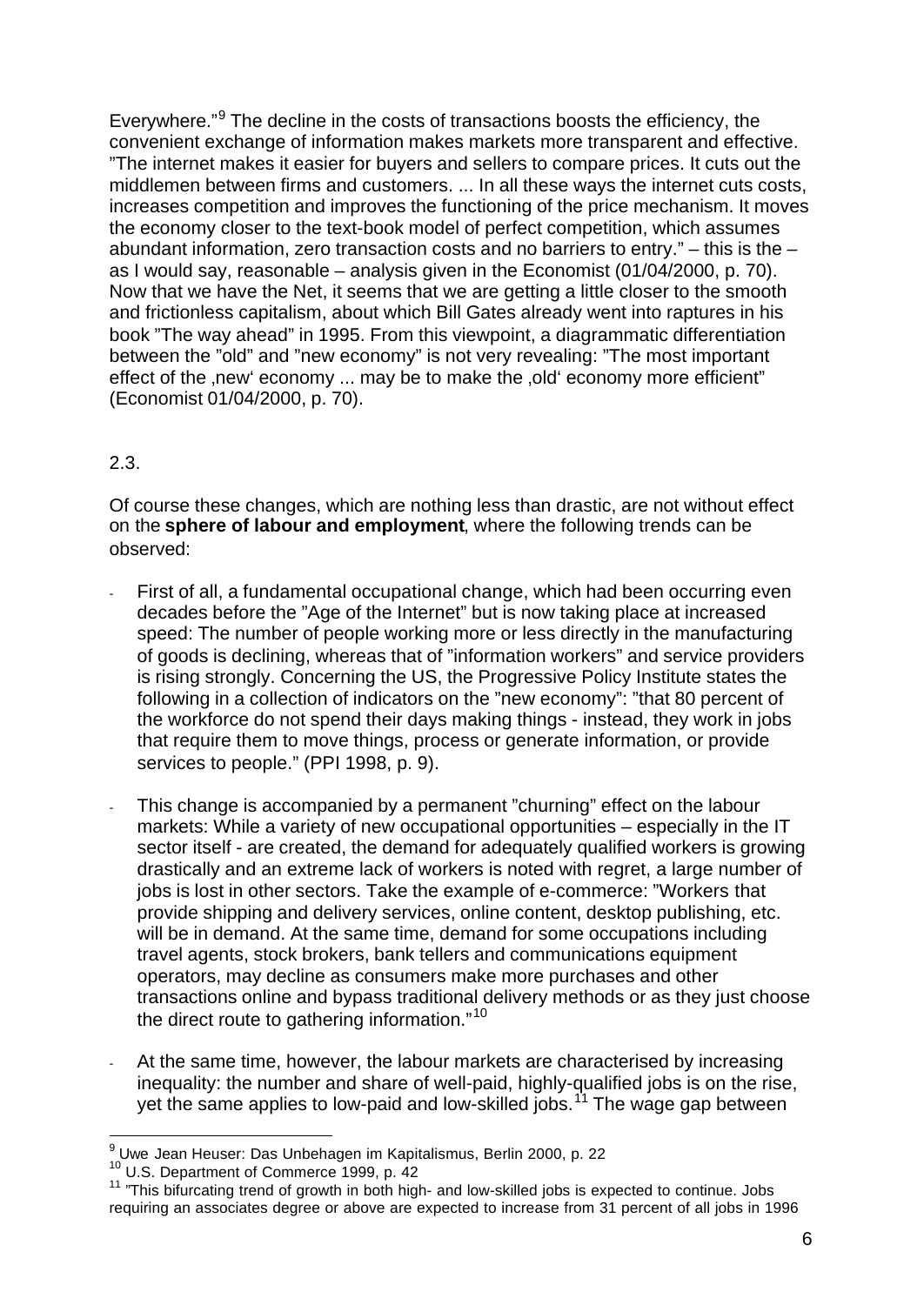those employed in the IT industries and those working in other sectors is expanding<sup>12</sup>, and there is mounting evidence that there also is an "underside of the new economy".<sup>13</sup>

All in all, the labour markets are becoming less stable, and jobs are becoming less safe. The type of position classified as "normal employment" in Germany – a permanent full-time job for which one is trained and qualified – is less and less the norm. Flexible and short-term agreements – "contingent working" - and types of occupation which used to be considered as "untypical" are now increasing, and so are different forms of self-employment - Tom Malone of MIT is already speaking of the "e-lance economy". Yet at the same time many employees are under increasing pressure to think and act like "entrepreneurs in the enterprise".

So much for my - unavoidably rather simplistic overview - of some characteristics of the "new IT-economy", which of course is a moving target. For this reason, inaccuracies in the forecasts can by no means be excluded, rather they are quite likely. But one thing is crucial: From a historical viewpoint we are only just at the point of entering the new stage of development of the "digital capitalism". As Frank Sinatra put it: "The best is yet to come!"

l

to 32.4 percent in 2006. And while the share of jobs requiring moderate-term training is expected to decline by 1.1 percent, the share of jobs requiring only short - term training is expected to decline only 0.3 percent. Low-skilled jobs are not going away any time soon. The occupations with the largest predicted numerical increases are cashiers, janitors, retail salespersons, waiters, and waitresses. Together, they a re expected to account for 13 percent of all new job growth." (PPI 1998, p. 10). Vgl. U.S. Department of Commerce 1999, p. 39

 $13$  This is the headline of a report in Wired (dated 2000-03-24) on a hearing of the Californian Senate on the topic "Economic Insecurity in Silicon Valley" (www.wired.com/news/print/0,1294,35177,00.html).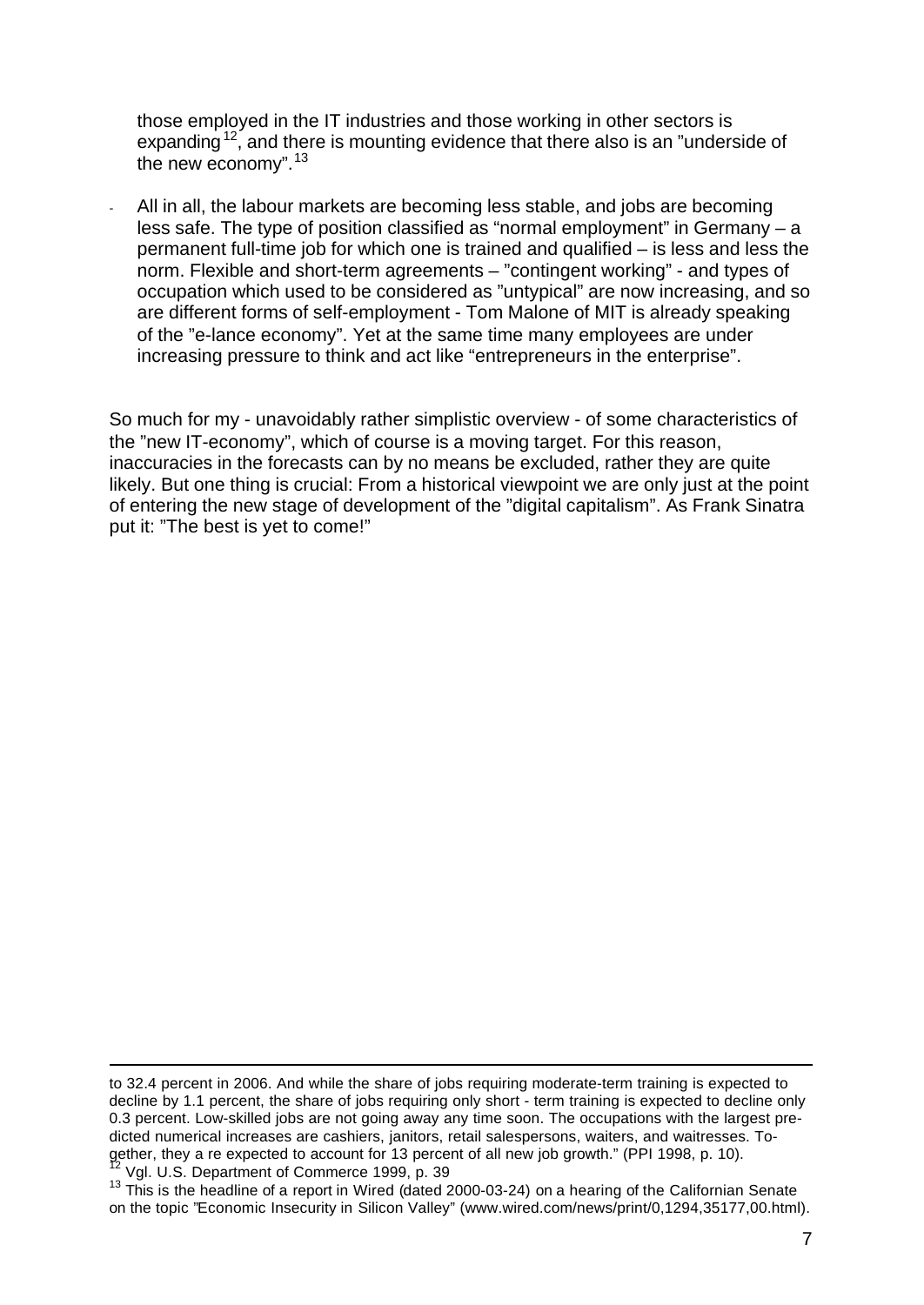It is absolutely inconceivable that such radical changes should occur smoothly. Of course there are barriers and huge challenges which have to be tackled and which are tackled by governments around the world, with more or less intensity and with more or less success. To conclude, five questions in this respect:

- 1. How does one gauge the "new economy"? If "the worth of companies is increasingly related to intangible assets (R&D, brands, employee talent and knowledge) ... traditional accounting fails to measure."<sup>14</sup> If brainwork is more important than manual work ["reeling minds are more important than reeling machines"], then there is a need for new, adequate measuring methods. On the one hand, concerning the individual assessment of companies – in this respect, the Boston Consulting Group has recently ventured an apparently interesting new approach with its "workonomics" system of indicative figures and the key figure "value added per person".<sup>15</sup> And on the other hand, these are needed for the government statistics on the overall economy, which frequently still do not seem capable of supplying political decision-makers with the precise information needed on critical trends in the development of the new IT economy.
- 2. How can the obvious skill mismatches be quickly and lastingly eliminated which currently seem to be a main factor preventing full utilization of the potential of the new IT economy? How can we put in place the human resource policies necessary for the digital economy? How can we solve the so-called "digital dilemma: building infotech skills at the speed of innovation"?
- 3. What should and could be the part of the government in overcoming the technical limitations of the Internet still existing? The fundamental issue regarding the architecture of the "new IT-economy" and the information society is availability of and access to broadband network connections. Does competition solve the task "broadband for all"? Or does this require government initiatives – such as that of the Swedish government to establish a high-speed net for all<sup>16</sup>?
- 4. How can we succeed in bridging the "digital divide" on a global scale? As a threat to intrasocietal cohesion, this topic has rightly been taking an important position on the political agenda – but its global dimension, the actual dissociation of the developing countries who are threatened to become "outcasts of Cyberspace", however, seems to arouse little concern by comparison. According to the latest UNDP Human Development Report "the global gap between haves and havenots, between know and know-nots, is widening"<sup>17</sup> - and it is widening despite the huge potential IT and the Internet can offer for a better and sustainable development. Couldn't the governments of our two countries – especially in view of the German and Swedish social democratic traditions connected to the names of Olof Palme and Willy Brandt – take the initiative for a really ambitious large-

 $\overline{a}$ <sup>14</sup> PPI 1998, p. 13

<sup>15</sup> Ref. to manager magazin 04/2000, p. 154 ff. ("Werttreiber Mensch"); Financial Times Deutschland of 2000-04-11 ("Rauchende Köpfe sind wichtiger als qualmende Schlote").

<sup>&</sup>lt;sup>16</sup> Ref. to Financial Times Deutschland of 2000-03-30 ("Schweden plant staatliches Netz für das Internet")

<sup>17</sup> United Nations Development Programm (UNDP): The 1999 Human Development Report, p. 57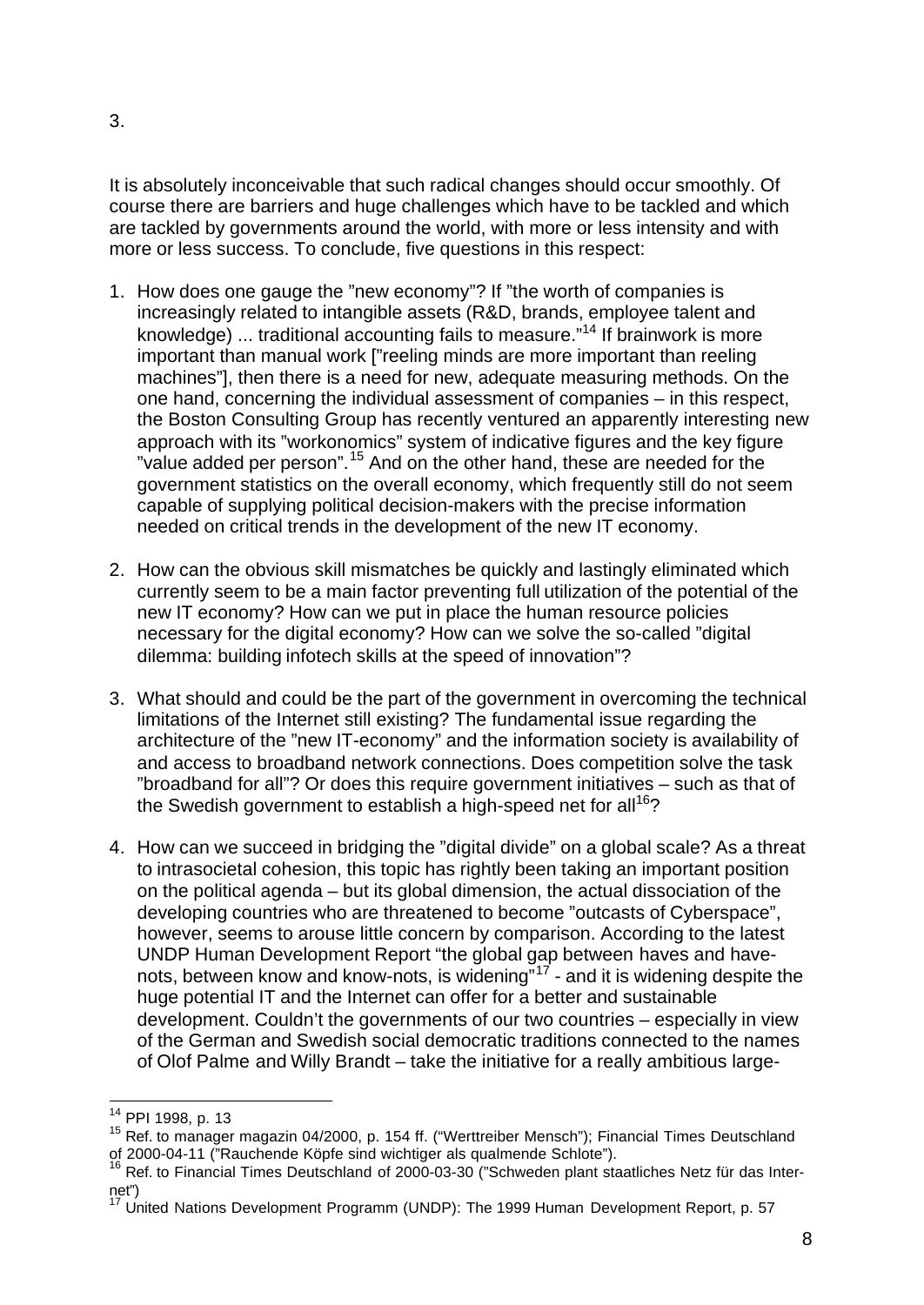scale European project in this field?

5. And, finally, a rather well-worn question: What about the *people* in the "new IT economy"? Are they overtaxed by its rate of change, its instability, its uncertainties, its abundance of opportunities to choose from and requirements of decision-making, its characteristic dominance of the economic principle? Do people who were socialised within industrialism simply have to adapt, is this a transitional phenomenon and a problem of adaptation – just as it had to be solved in the industrial revolution? Or will it always be a hopelessly romantic undertaking to want to make economy itself more "human"? How would this work? In the US, the "Cluetrain Manifesto" has been causing a stir for some time now, 95 critical/optimistic theses on the New Economy, developed by four noted Internet and marketing experts around Christopher Locke.<sup>18</sup> It is definitely worth reading. A key statement it contains is: "Markets consist of human beings".

l <sup>18</sup> www.cluetrain.com